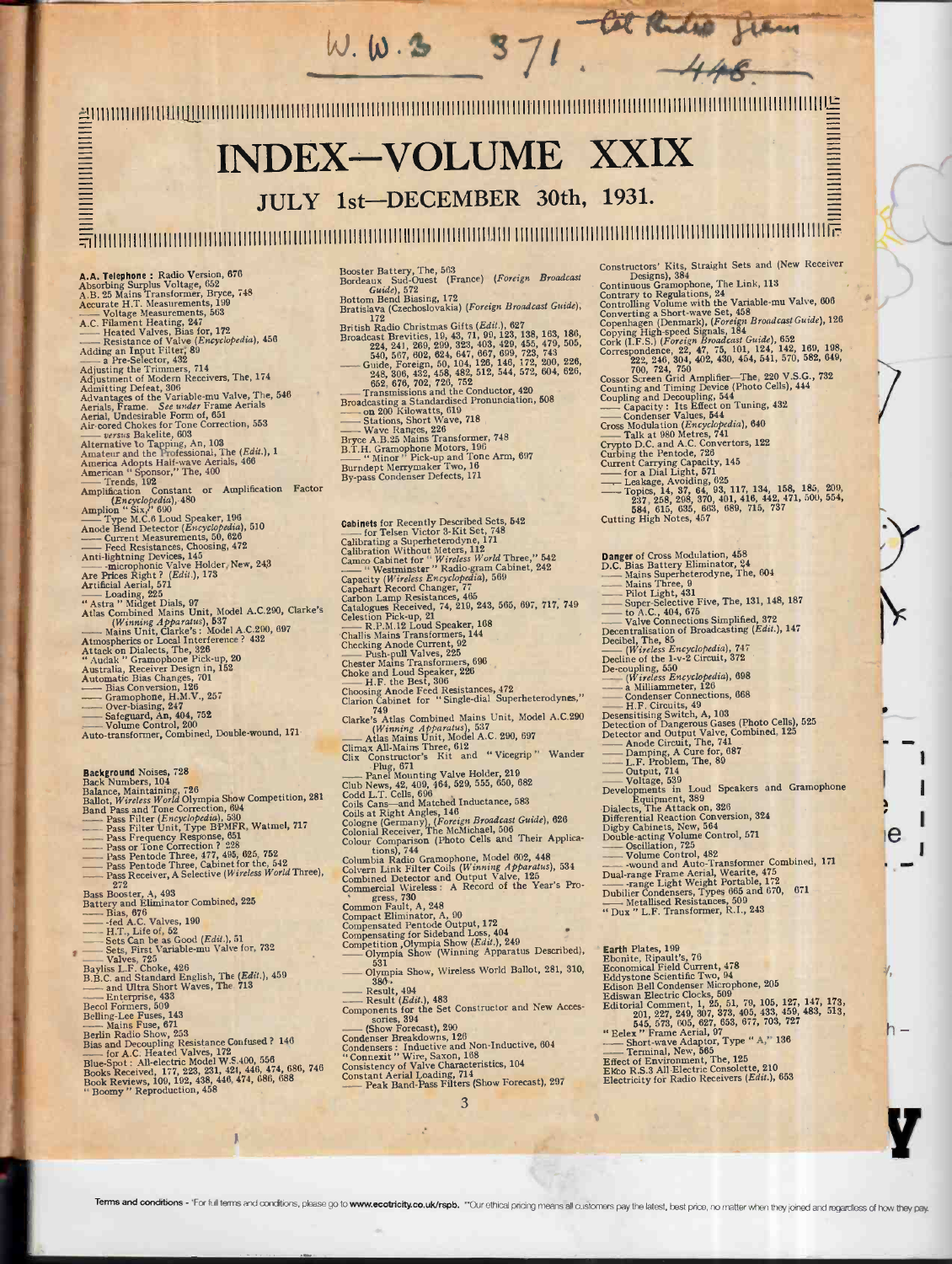Electrolytic Condensers, 562<br>
Eliminator or Bullt-in Power Equipment, 603<br>
Elliminator or Bullt-in Power Equipment, 603<br>
Ellison Filament Transformer, 122<br>
Empire Broadcasting at Last 1600<br>
Empire Broadcasting at Last 160

we think of them

**Failing Resistances, 171**<br>
Failing Resistances, 171<br>
Failing Variable Cordensers, 145<br>
Fécamp (France) (Foreign Broadcas Guide), 676<br>
Ferranti A.C. Meters, New Range of, 77<br>
— Dope M.I Loud Speaker, 586<br>
Cordensers and S

Gambreil Voluvernia, 77<br>
Ganged Condensers, New Range of, 427<br>
--Condenser Spindles, 623<br>
--Control Elaborations, 324<br>
Garrad Gramophone Motors, 740<br>
Gecophone All-wave Superbeterodyne, Type B.C.3160,<br>
--Compact Three-val

**Half-metre Telephony, 634**<br>H. and B. Coils for D.C. Mains Condensers, 76<br>H. and B. Radio, Special Components by, 243<br>Happy Omission, A, 319<br>Hardy Annual,  $A$ , 675<br>Happy Omission, A, 319<br>Hardy Annual,  $A$ , 675<br>Haynes, Mr.

- H.F. Amplifiers, Instability in, 739 Bias Calculations, H.F. Amplifiers, Instability in, 739<br>
— Bias Circuits 668<br>
— Calculations, Simplified, 213, 244, 266<br>
Coupling Condensers, 530, 244, 266<br>
— Potentiometer, Fitting an, 126<br>
High Note Loss in Extension Leads, 305<br>
— Potenti

**Iceland's** New Broadcasting Station, 84<br>
Ide Transformer Windings, 626<br>
I.F. Amplifier Selectivity, 457<br>
Igranic "Parvo" L.F. Transformer, 716<br>
Imparatriable for D.C., 651<br>
Improvements in the "Trantonium," 618<br>
Improvem

Juan-les-Pins (France) (Foreign Broadcast Guide), 458<br>" Junior " Multi-cellular H.F. Choke, Varley, 716<br>Junit " Lolos " Valve Holders, 45

Kalundborg (Denmark) (Foreign Broadcast Guide), 726 Keep Grid Resistance Low, 511 Kinva Screened H.F. Choke, 696 Kolster Brandes Three-Valve A.C. Mains Receiver, Model K.B.279, 664

Laboratory Tests, 20, 44, 76, 96, 121, 143, 167, 196,<br>
218, 242, 426, 44, 76, 90, 121, 143, 167, 196,<br>
218, 242, 426, 475, 509, 564, 670, 696, 716, 748<br>
Leipzig (Germany) (*Foreign Broadcast Guide*), 306<br>
Lewcos Frame Aer

Loewe Power Resistances, 143 Logarithmic Horn, A 10 -ft., 21 " Lobos " Valve Holders, Junit, 45 Long - Leads, Where they are Dangerous, 512 - Wave Coils, 493, 562 - -wave Ganging, 622 - -wave Parasitic Oscillations, 60 -wave Problem, A, 458 Looking Back, 704 Looser Coupling Needed, 431, 752 Lost H.T. Volts, 625 Loud - Speaker as Smoothing Choke, 603 Speaker Cones, 543 Fields, 626 Hum, 493 Rectifier, 15 Speakers and Gramophone Equipment, Develop- - ments in, 389 - Speakers (Edit.), 573 Under Test, 593 Speaker Testing, 78 Magnavox Type D.C. 140 Moving Coil Speaker, 427 Magnification and Smoothing, 78 Magnum - Miniature Volume Control, 218 Twin Control Unit, 96 Mains Aerials and Indoor Aerials Compared, 372 - Condensers, Sound Sales, 748 Interference, 702 Periodicity and Hum, 226 Valve, The, 308 Voltage Adjustment, 482 Manchester - Radio Show : List of Exhibitors, 414 Record Breaking at, 443 Manchester's Share in Wireless Progress, 439 Marconi and Osram H.L.2 (Valves Tested), 65 Marconiphone Moving -coil Transportable -three, Mode - 42, 260 Permanent Magnet Loud Speaker, 97 Margin of Safety, A, 270 Marine Receiver, A, 57 - Matching a Pentode, 146 Dissimilar Coils, 751 Frame Aerials, 645 - Inductance, 432 Moving Coil Loud Speakers, 675 Mazda Pen. 220 Valve (Winning Apparatus), 535 - McMichael Colonial Receiver, The, 506 Permanent Magnet Moving Coil Loud Speaker,' - 121 Radiogram, The, 68 Measuring - L.F. Chokes, 206 Volts -With a Foot Rule, 622 Medium Wave Interference, 306 Metal - Chassis Dimensions, 752 - Rectifier, A New, 144 Rectifier, New (Westinghouse H.T. 8 Unit), 560 Metallised Valves: Two Points Cleared Up, 481 MilliammeterConnections, - 751 or Kickmeter ? 156 Moderate Magnification, 571 Modern - Receivers, The Adjustment of, 174 Screened Coil, The, 311, 397, 406, 451 - Modulation Distortion, A Note on, 88 Hum, 482 Montpellier (France) (Foreign Broadcast Guide), 104 Morayska-Ostrava (Czechoslovakia) (Foreign Broadcast Guide), 248 Motor - -boating, A Cure for, 492 -boating, Incipient, 539 - Moving Coil Loud Speakers, Matching, 675 - Coil Loud Speakers, The Upper Register in, 106 Coil Microphone, New, 683 -'Coil - Types (Load Speakers Under Test), 593 - Iron Loud Speaker, The, 590 - Iron Types (Loud Speakers Under Test),597 the Output Transformer, 695 Mullard P.11.202 Power Valve, 524 Multi -valve Set ? Or a, 220 " Multivo " Battery Eliminator, Formo, 565 Murphy - Type A.3 Receiver, 114 Type A.3 Receiver (Winning Apparatus), 533 Music Magnet, Osram Four, New (Kit Constructors' Notes), 263 Neglected Selling Point, A.(Edit.), 405 Neon Tuning Indicator, 270 New - Call Signs and Changes of Address, 236, 712 - Information Bureau, A (Edit.), 727 Readers' Number Announcement, 477 - Receiver Design (The Trend of Progress). 381 Season's Polar Condensers, 564 - Season's Sets, The (Show Forecast), 285 York Radio Show, 519 - Wine . .., 49, 625 Wine in Old Bottles, 132 No Basic Difference, 372 Help from H.F. Amplification, 200 Noisy Set, A, 305 Non -reversible Connector, 143 - Not a Radio -Gramophone, 725 - for a Frame Aerial, 49 for General Consumption, 726

- 
- 
- 
- 
- 
- 
- 
- 
- 
- 
- 
-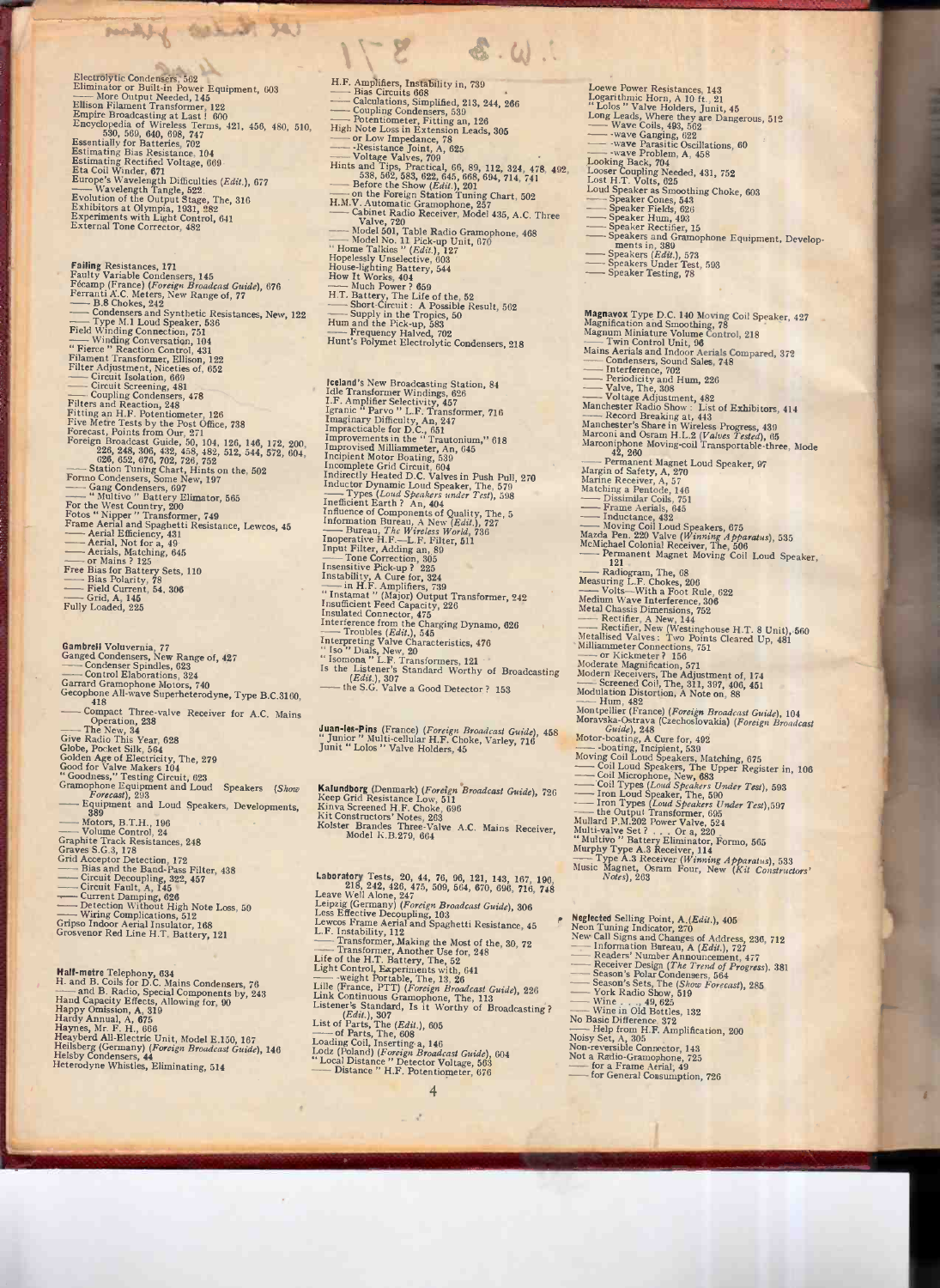Show Competition (Winning Apparatus Description (Windelss World Ballot), 281,<br>
Show Competition (Wireless World Ballot), 281,<br>
Show, The, 327<br>
Stand-to-Stand Report, 329-369<br>
On the Verge, 306<br>
Organ, New All-electric Pip

**Palermo** (Italy) (Foreign Broadcast Guide), 752<br>
Paper Condensers for Filters, 543<br>
Paralel Output Valves, 372<br>
Pentode and Loud Speaker, 270<br>
—Compensation, 481<br>
Coutput Transformer, 675<br>
—Thilips All-Electric D.C. Rece

Quality Unit Mains Transformer, 20<br>Quick Test, A, 668

Radio at a Glance,  $426$ <br>
-- Gramophone, Not a, 725<br>
-- Uyon (France) (Foreign Broadcast Guide), 50<br>
-- Gramophone, Columbia : Model 602, 448<br>
-- Gramophone Conversion, The Simplest, 675<br>
-- Gramophone Tone Control, 90<br>
--Paris, the New, 359<br>
Schaerbeek (Brussels) (Foreign Broadcast Guide),<br>
512<br>
Schaerbeek (Brussels) (Foreign Broadcast Guide),<br>
Famee Rotto Increase, 66<br>
Rection, Ineffective-A Simple Cure, 694<br>
Simple Theory of, 139<br>
comp

Regulation of the Rectifier, The, 118<br>
Relay Service Regulations, 18<br>
Remote Tuning Control System, 216<br>
— Volume Control, New, 638<br>
— Volume Control, New, 638<br>
Replacing Oid Valves, 457<br>
Resistance-Capcity Output Filter,

Ningy Procedure, 004<br>
Ridey Procedure, 004<br>
Ridey Procedure, 004<br>
Role of the Record in Broadcasting, The, 441<br>
Role of the Record in Broadcasting, The, 441<br>
Saving Erransformer for Super-Selective Six, 77<br>
Saving Erransf

 $\overline{5}$ 

The, 706<br>Selective Six " on Short Waves, The, 270<br>Selective Six," The, 457, 481, 572

Supply and Demand (*Edit.*), 703<br>Suppressing Long-wave Interference, 572<br>"Supremus " D.C. Eliminator Model D.120 A, 96, 197<br>Synthetic Resistances, New Ferranti Condensers, 122

Table Radio Gramophone (H.M.V./Model 501), 448<br>
T.C.C. Condensers, New, 143<br>
Telsion components, New Kange of, 196<br>
Urior 3 Kit Set, Cabinets, for, 748<br>
Terminal, A New, 674<br>
Terminality the Amateur, 29<br>
Testimonial for t

**Ultra Short Waves, The B.B.C.** and, 713<br>
Unattractive Complication, 103<br>
Unattractive Volume Control, An, 751<br>
Unattractive Volume Control, An, 751<br>
Unbiased, 8, 46, 58, 98, 120, 157, 232, 278, 319, 413, 447,<br>
161-insula

Valve as an Oscillator, The, 181<br>  $\longrightarrow$  Data, 726<br>  $\longrightarrow$  Data, 726<br>
Mounting, 172<br>
Mounting, 172<br>
Supplement, The (Edit.), 627<br>
Mounting, 172<br>
Supplement, The (Edit.), 627<br>  $\longrightarrow$  Voltmeter for the Home Laboratory, 434<br>
Valve

Wasting H.T. Current, 305<br>Wates Low Tension Primary Cell, 717<br>— Resistances and Fixed Condensers, 76<br>Watmel Band-Pass Filter Unit, Type BPMFR, 717<br>Wire-wound Potentiometer, 97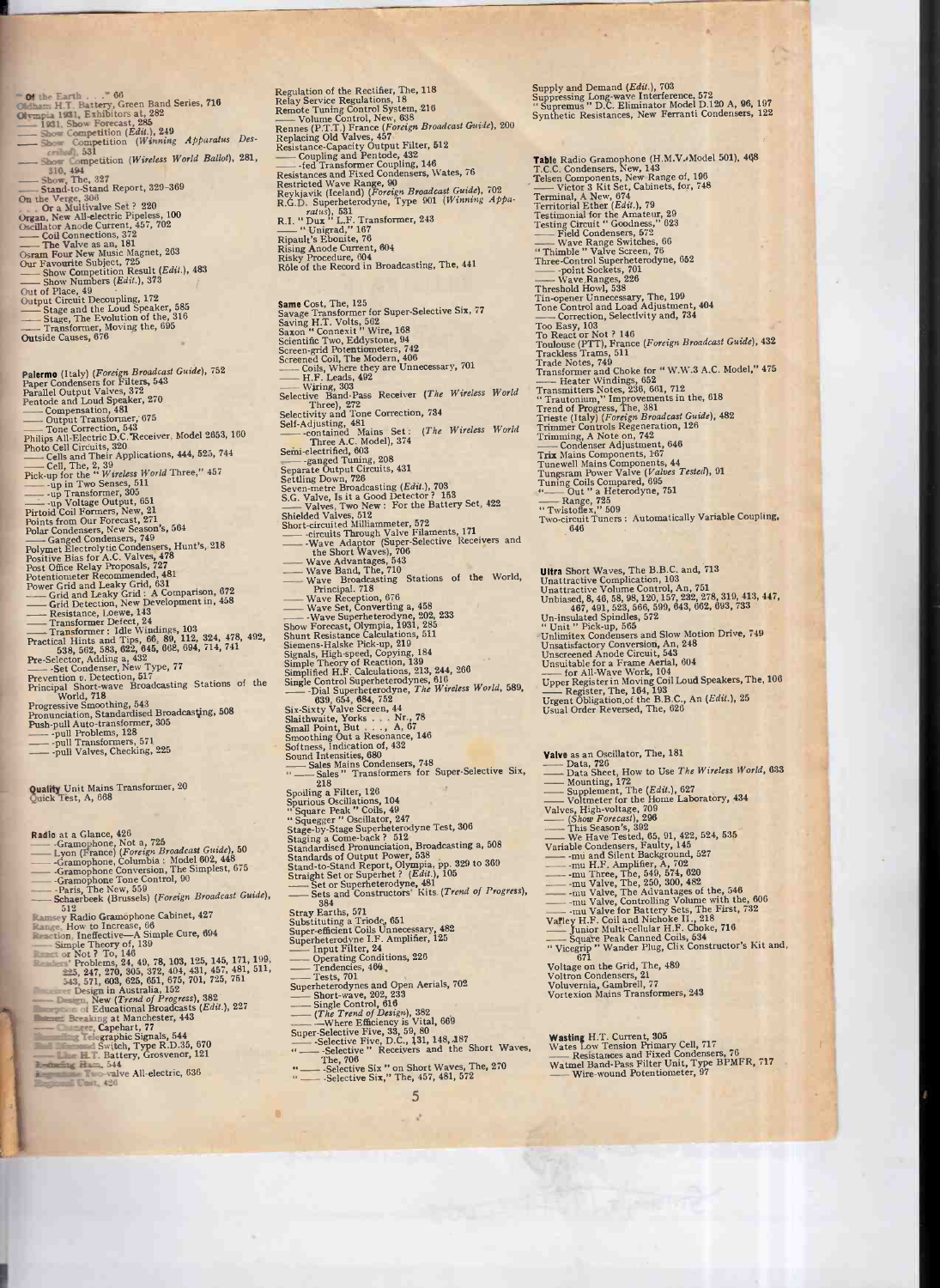Wavelength Squabble, The: Through Continental<br>
Weve Range Switches, Testing, 66<br>
Wearite Coils for the D.C. Mains III., 96<br>
Wearite Coils for the D.C. Mains III., 96<br>
— Dual Range Frame Aerial, 475<br>
— Short Wave Component Where to Cut Off<sup>2</sup>? 514

- Why the Decibel  $\ell$  85<br>
Wilburn Connectors, 509<br>
Wilhon (Poland) (*Foreign Broadcast Guide*), 544<br>
Winding Filter Coils, 682<br>
Wire Gauge and Coil Inductance, 50<br>
Wireless Compass, New, 410<br>
Wireless Compass, New, 410<br>
Te
- 
- Wire Gauge and Contraction Bureau, The, 786<br>  $\frac{1}{2}$  Terms, Encyclopedia of, 421, 456, 480, 510, 530,<br>  $\frac{569, 640, 698, 747}{100 \text{16} \cdot \text{m} \cdot \text{m} \cdot \text{m}}$ <br>
World Single Dial Superheterodyne, 589, 639,<br>  $\frac{654, 684,$

# ILLUSTRATIONS

Accurate H.T. Measurements (*Diagram*), 199<br>
Adapting Dual-range Tuning Coil as Intervalve<br>
Adapting Dual-range Tuning Coil as Intervalve<br>
Adjustment of Modern Receivers, The, 174-177<br>  $A.D.$  Low Tension Primary Cell, Wate OK 1410, (A. Weirauch, Mestec Kralove, Bohemia)<br>
1635<br>
American Compliment, An, 428<br>
America's Newst Control Room, 117<br>
Amplion "Six," 690, 691, 692<br>  $\overline{AB}$  Type M.C.6 Loud Speaker, 196<br>
Anode Current Measurements (*Dia* 

- 
- Background Noises, 728, 729 Band -Pass Filters, Constant Peak (Diagram), <sup>297</sup> -Pass Frequency Response (Diagrams), <sup>651</sup> -Pass or Tone Correction ? 228-231 -Pass Pentode Three, 495-499 -Pass Pentode Three, Cabinet for, 542 - -Pass Pentode Three, Gramophone Pick-up
- 
- 
- 
- 
- 
- 
- 
- 
- -- Pass Pentode Inree, 439-439<br>-- Pass Pentode Three, Gabinet for, 542<br>-- Pass Pentode Three, Gabinet for, 542<br>-- Pass Pentode Three, The, 477<br>-- Pass Pentode Three, The, 477<br>Bayliss Type No. 3442 L.F. Choke, 426<br>B.B.C. an British Radiophone Four-gang Condenser Unit, 427 - House, 325<br>
-- Record Successfully Defended (Mr. H. L. -- House, 325<br>
Broadcasting at Sea, 699<br>
-- House, Nast at, 163<br>
-- House (Ready for Launching), 43<br>
-- House (Ready
- 
- 
- 
- 
- 
- 
- 
- Brod), 619 Bryce A.B.25 Mains Transformers, 748 B.T.H. Gramophone Motors, 196 " Minor " Pick-up Movement, .69 <sup>7</sup>Bucharest Station Building, 299 Bu adept Merrymaker Two, 16, 17
- 

-Cabinets for Recently Described Sets, 542 Calibration Without Meters (Diagram), 112 Cameo " Westminster" Radio -gram Cabinet, 242 Cap ehart Record Changer, <sup>77</sup>

Carbon Lamp Resistances, 465<br>
Castaphone Marine Receiver, 57<br>
Celestion R.P.M.12 Loud Speaker, 168<br>
Challis Mains Transformers, 144<br>
Checking Anode Current (*Diagram*), 92<br>
Checking Anode Current (*Diagram*), 92<br>
Checking Colour Comparisons: Photo-cells and Their Applica-<br>Columbia Radio Gramophone, Model 602, 448-450<br>Colvern Link Filter Coils, 534<br>——Pre-Set Condenser, 77<br>Combined Detector -Output Valve (Diagram), 125<br>Commercial Filter Coil Grahlenser, 77<br>Grahlend Detector-Output Valve (Dia<br>Commercial Filter Coil Unit Connected<br>Crid Valve (Diagram), 49<br>Grid Valve (Diagram), 410-412<br>Compass, New Wireless, 410-412<br>Compass, New Wireless, 410-412 Components for the Set Constructor and New Acces-<br>
sories (Trend of Design), 394-396<br>
Connecting Indirectly Heated A.C. Valves with L.T<br>
Fi Components for the Set Constructor and New Accessor-<br>
Connecting Indirectly Heated A.C. Valves with L.T<br>
Accumulator (Diagram), 199<br>
— Loud Speaker Across Tapped Ou put Choke F<br>
(Diagram), 652<br>
Contratil Louding (Diagram), Accumulator (Diagram), 199<br>
Loud Speaker Across Tapped Ou put Choke<br>
Constant Aerial Loading (Diagram), 214<br>
- Peak Band -Pass Filters (Diagram), 297<br>
Constructors' Kits, Straight Sets and (Trend of Design), I<br>
384-388<br>
Co Cossor Battery Variable-mu S.G. Valve, 220 V.S.G., 732<br>Counting and Timing Devices (Photo Cells), 444, 445<br>Coupling Condensers for Selective Aerial Tuners  $\frac{D^{2}}{\Gamma_{1}}$ **D.C.** Bias Battery Eliminator (*Diagram*), 24<br>
— Mains Three, 9-13<br>
— Super-Selective Five, 131, 148-151, 187-191<br>
— Volve Connections Simplified (*Diagram*), 372<br>
— Valve Connections Simplified (*Diagram*), 372<br>
Decibel

**Economical** Field Current (*Diagram*), 478<br>
Eddystone Scientific Two, 94, 95<br>
Edison Bell Condenser Microphone, 205<br>
Ediswan Electric Clocks, 509<br>
Ediswan Electric Clocks, 509<br>
Eelex Dual-Range Frame Aerial, 97<br>
Eelex Du

 $\left( \frac{1}{2} \right)$ 

6

Wireless World Three A.C. Model (Self-contained Mains Set), 37, <sup>374</sup>- World Three, Notes on the, 315 - World Three : Questions and Answers on the,

- 
- Mains Set), 37, 374<br>World Three, Notes on the, 315<br>World Three : Questions and Answers on the,<br>504, 611<br>World Three, The : A Selective Band-Pass<br>Receiver, 259, 272, 571<br>World Two Be 477, 484, 603 World Three: Questions and Answers on the 504, 611<br>
- World Three, The: A Selective Band-Pa<br>
Receiver, 259, 272, 571<br>
- World Two, The, 477, 484, 603<br>
- World Two with a Eliminator, The, 675<br>
- World Valve Bata Sheet, How
- 
- 
- 
- 

Ekco R.S.3 All-Electric Consolette, 210, 211, 212<br>Electro-Chromatic Pick-up, Audak, 20<br>Eliminator Unit, Built Into Standard Aluminium

- 
- 

Screening Box, 90<br>Ellison Filament Transformer, 122<br>Empire Broadcasting at Last ! 601<br>Estimating Rectified Voltage (Curves), 669<br>Eta Coil Winding Machine, 671<br>Europe's Ether Police, 501<br>Evolution of the Output Stage, The,

- 
- Extemporised Grid Bias Battery Eliminator Operating.<br>Extemporised Grid Bias Battery Eliminator Operating.<br>on A.C. Mains Supply (Diagram), 248<br>Extra Valve Connected as Automatic Volume Control<br>(Diagram), 200

Facsimile Message Received on Teleprinter, 738 Faraday, Michael (The Golden Age of Electricity), 279 Ferranti B.8 Choke, 242 - Mains Condensers and Synthetic Resistances

Faraday, Michael (The Golden Age of Electricity), 279<br>
Ferranti B.8 Choke, 242<br>
— Moving Iron A.C. Meter, 77<br>
—— Type M.1 Loud Speaker (*Winning Apparatus*), 536<br>
Filament Terminal Connection for Metallised Battery<br>
Filame

Valve, 481<br>Filter Coupling Condensers: Segmented Vane Prin-

ciple Applied to, 471<br>Finishing Touch, The, 429<br>Five Mette Transmission in U.S., 323<br>Five Mette Transmission in U.S., 323<br>Foreign Station Tuning Chart, Hilits on the, 502, 503<br>Fermo Condensers, Some New, 197<br>—— <sup>11</sup> Multiv

- 
- 
- 
- 
- 

Gambrell Voluvernia, 77 Ganged Control Elaborations : Varley Ganged

- -

- 
- Potentionnets, 324<br>
Carrard Gramophone Motors, 740<br>
Gecophone All-Wave Superheterodyne, Type B.C.3160,<br>
418-420<br>
Compact Three-Valve Receiver for A.C. Mains<br>
Operation, 238-240<br>
Chera, 628-36<br>
Give Radio This Year, 628-630
- 
- 
- (Design), 883-891<br>
(Motors, B.T.H., 196<br>
(Diagram), 625<br>
(Diagram), 625<br>
(Diagram), 604<br>
(Diagram), 604<br>
(Diagram), 604<br>
(Diagram), 604<br>
(Diagram), 604<br>
(Diagram), 604<br>
(Diagram), 604<br>
(Diagram), 604<br>
(Diagram), 604<br>
(Diag
- 
- (Diagram), 604- Pick-up Added to "Band-Pass Pentode Three"<br>
(Diagram), 625<br>
Pick-up Added to "Super-Selective Five"<br>
(Diagram), 604<br>
Charam), 752<br>
Caram), 752<br>
Caram), 752<br>
Caram), 752<br>
Caram (Dia-
- 
- 

Graves S.G.3, 178-180<br>Graves S.G.3, 178-180<br>Gray, Mr. Andrew, 715<br>Grid Bias Battery Eliminator Operating on A.C.<br>Mains Supply (*Diagram*), 248<br>— Circuit Decoupling (*Diagram*), 322<br>— Detection Without High Note Loss (*Dia* 

**Half-metre** Aerial, Marconi's,  $634$ <br>H. and B. Coils for D.C. Mains Three Receiver, 76<br> $\frac{1}{3}$  and B. Slab Coil for Super-Selective Six Receiver;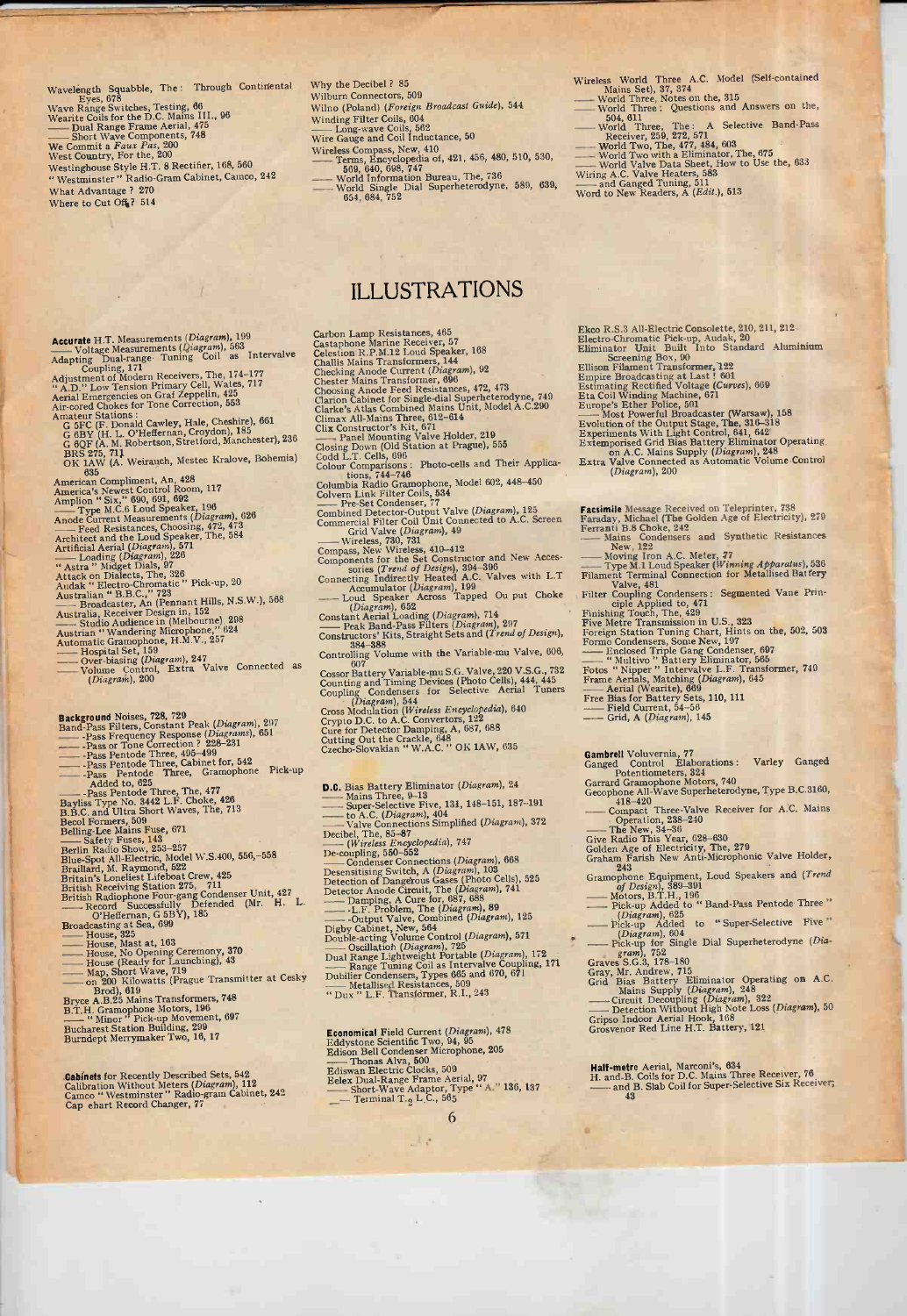Heard This One? (Moravska-Ostrava, Czecho-<br>
Heart Throbs Broadcast, 135<br>
Heayberd Model E.150 All-Electric Unit for A.C.<br>
Mains, 167<br>
Mains, 167<br>
Helsby Condensers, 45<br>
H.F. Amplifiers, Instability in, 739<br>
Caculations, S

266, 267<br>
High -Frequency Cure, The, 471 Historic Licence, 425<br>
Historic Licence, 425 H.M.V. Automatic Gramophone, 257 Cabinet Radio Receiver, Model 435, A.C. Three<br>
Walve, 720–722<br>
Valve, 720–722<br>
M. - Automatic Gramopho Historic Licence, 425<br>
H.M.V. Automatic Gramophone, 257<br>
— Cabinet Radio Receiver, Model 435, A.C. T<br>
— Valve, 720-722<br>
— Model No. 11 Pick-up Unit, 670<br>
How Much Power ? 659, 660<br>
Hum Frequency Halved (Diagram), 702<br>
Hum

**Iceland's New Broadcasting Station, 84**<br> **Igranic "Parvo" L.F. Transformer, 718<br>
Improvements in the "Trautonium," 618<br>
Improvised Milliammeter, An, 646<br>
In a Japanese Studio (Tokio), 241<br>
Incipient Motor-boating (***Diagr* Implemention Speakers, 598<br>
Influence of Components on Quality, The, 5, 6, 7<br>
Influence of Components on Quality, The, 5, 6, 7<br>
Inoperative H.F.-L.F. Filter (*Diagram*), 511<br>
Inoperative H.F.-L.F. Filter (*Diagram*), 511<br>

Japanese Studio, In a (Tokio), 241<br>Japan (Tokio), Twin Broadcasting Station in, 237<br>Joak, 10 kW. Station near Tokio, 400<br>Junit " Lolos " Valve Holders, 45

" Kapitan Funk " (The Last Word in Radio Afloat), 209 King's Broadcast, The, 123<br>
- New Microphone, The, 19<br>
Kinva Screened H.F. Choke, Standard, 696<br>
Kit Constructors' Notes, 263-265<br>
Kolster Brandes Three Valve A.C. Main

Kolster Brandes Three Valve A.C. Mains Receiver<br>1 Model K.B.279, 664-666<br>2 Laboratory Tests, 20, 44, 76, 96, 121, 143, 167, 196,

218, 242, 426, 475, 509, 564, 696, 716, 748<br>Large Condenser with Small Capacity, A, 14<br>Last Word in Radio Afloat, The ("Kapitan Funk"), 209<br>Latest in Ship Radio (Marconi Marine Receiver), 501<br>Latest in Ship Radio (Marconi

Transformer, Making the Most of the, 30,-32, 72,<br>Light Control, Experiments with, 641, 642<br>"Lightwight Portable" for Long Wave Reception,<br>Modifying the (diagram), 145<br>--- Portable, The, 13, 26, 29<br>List of Parts, The, 608-

"Live Wire "The (M. Guernier at St. Remy l'Honore),<br>
"Local Distance "Detector Voltage (*Diagram*), 563<br>
"Local Distance " H.F. Potentiometer (*Diagram*), 676<br>
Toewe Power Resistances, 143<br>
Logarithmic Horn, A 10ft., 21<br>

"Lolos" Valve Holders, Junit, 45<br>
Looking Back, 704, 705<br>
Loud Speaker Across Tapped Output Choke, Connect-<br>
ing (*Diagram*), 652<br>
--- Speakers and Gramophone Equipment (*Trend of Design*), 389-391<br>
--- Speaker Testing (

I<br>
Magnavox Type D.C.140 Moving Coil Loud Speaker, 427<br>
Magnum Miniature Volume Control, 218<br>
Twin Control Unit, 96<br>
Maintaining a Balance (*Diagram*), 726<br>
Making the Most of the L.F. Transformer, 30, 31, 32, 1<br>
Making th

Maintaining a Balance (Diagram), 726<br>
Making the Most of the L.F. Transformer, 30, 31, 32,<br>
Manchester Radio Show Plan, 415<br>
Manchester's Share in Wireless Progress, 439, 440<br>
Manchester's Share in Wireless Progress, 439,

Marconi and Osram H.L.2 (Valves Tested), 65 <br> **- and Osram S.21 and S.22 (Two New Valves for** - Battery Set), 422-424<br> **- Battery Set), 422-424**<br>
Marconiphone Moving Coil Transportable Three, Martine Receiver, The Latest in Ship Radio, 501<br>
Marconiphone Moving Coil Transportable Three,<br>
Model 42, 260-262<br>
— Permanent Magnet Loud Speaker, 97<br>
Marconi's Half-Metre Aerial, 634<br>
— Marconi's Half-Metre Aerial, 634 Permanent Magnet Loud Speaker, 97 Marconi's Half -Metre Aerial, 634 Marine Receiver, Castaphone, 57 Mast at Broadcasting House, 163 Matching Frame Aerials (Diagram), 645 Maxim, Mr. Hiram Percy : A Leader of Amateurs, 663 Maxwe27 James Clerk (The Golden Age of Electricity), Maxwell, James Clerk (The Golden Age of Electrical Receiver, The, 506-508<br>
McMichael Colonial Receiver, The, 506-508<br>
---Permanent Magnet Coil Loud Speaker, 121<br>
----Permanent Magnet Coil Loud Speaker, 121<br>
Measuring L.F. Measuring L.F. Chokes, 206, 207<br>
Welse-with a Foot Rule (Diagram), 622<br>
Metal Rectifier, New (Westinghouse H.T.8 Unit), 560,<br>
For the Rectifier, New (Westinghouse H.T.8 Unit), 560,<br>
Midget Wave Transmission, 425<br>
Millamme Modulation Distortion, A Note on, 88 " Monarch of Bermuda," SS. (Radio and the Architect), 737 Morayska-Ostrava Broadcasting Station, 258 Moving - Coil Loud Speakers, 593-596 Coil Loud The Upper Register, in 106- - <sup>109</sup>Coil Microphone, New, 683 Coil Transportable -Three, Model 42, Marconi - - phone, 260-262 Coil Microphone, New, 683<br>
Coil Transportable-Three, Model 42,<br>
Coil Transportable-Three, Model 42,<br>
Iron A.C. Meter, Ferranti, 77<br>
Iron Loud Speakers, 597<br>
Iron Loud Speakers, 597<br>
Mullard P.M.202 Power Valve, 524<br>
Multi-Type A.3 Receiver (Winning Apparatus), 533<br>
Neon Tuning Indicator (Diagram), 270<br>
Nerve Centre, The, 667<br>
New Continental Giant, A, 99<br>
Development in Power Grid Detection (Diagram),<br>
5458,<br>  $\frac{458}{\sqrt{10}}$ 

Nerve Centre, The, 667<br>
New Continental Giant, A, 99<br>
Continental Giant, A, 99<br>
Development in Power Grid Detection (Diagram<br>
458<br>
Receiver Designs, 382, 383<br>
Wine in Old Bottles, 132–134<br>
Noise Machine at Hamburg Station

**Oldham H.T. Battery, Green Band Series, 716**<br>Clympia, 1931 : Plan of Exhibits, 283<br>  $\longrightarrow$  1931, Show Forecast, 285-207<br>
Show, Exhibits at, 329-369<br>  $\longrightarrow$  Show, Plan, 328<br>
Oscillator, The Valve as an, 181-183<br>
Oscillator, T

" Parvo " L.F. Transformer, Igranic, 716<br>Permanent Magnet Moving Coil Loud Speaker, Mc- -<br>Michael, 121<br>Philips All Electric D.C. Receiver, Model 2653, 160–162 - S. Permanent Magnet Moving Coil Loud Speaker, Michael, 121<br>
Philips All Electric D.C. Receiver, Model 2653, 160-16<br>
Photo Cell Circuits, 320, 321<br>
——Cells and Their Applications, 444, 445, 525, 744<br>
——Cell, The, 2-4, 39-42<br>
P Pick-up for "Wireless World Three," (Diagram), 457<br>
Picks Forewarded (Heston Aerodrame), 554<br>
Pirots Forewarded (Heston Aerodrame), 554<br>
P.M.G., The New: Sir Kingsley Wood, 602<br>
P.M.G., The New: Sir Kingsley Wood, 602<br>
Po Receiver (Diagram), 126<br>
Power Grid and Leaky Grid, 631, 632, 672–674<br>
— Grid Detection, New Development in (Di<br>
458<br>
— Resistances, Loewe, 143<br>
Prague, Old Station (closing down), 555<br>
Prague Transmitter at Cesky Brod, N

Push-pull - Auto -Transformer (Diagram), 305 -pull Problems, 128, 129, 130

**Quaker** Non-Reversible Connector, 143<br>
"Quality Unit " Mains Transformer, Savage, 20<br> **Radio** and the Architect (SS. Monarch of Bermuda), 737<br>  $\longrightarrow$  at a Glance, 426<br>
Barcelona, Describing Eclipse of Moon from, 540<br>
Barce

Fasio <sup>21</sup> Instamat " (Major) Output Transformer,<br>
242<br>
Receiver Designs, New, 382, 383<br>
Record Breaking at Manchester, 443<br>
Record Breaking at Manchester, 443<br>
Red Diamond Switch, Type R.D. 35, 670<br>
— Line H.T. Battery, G

Safety Fuses, Belling-Lee, 143<br>
Savage, "Quality Unit " Mains Transformer, 20<br>
Screeneng-grid Potentiometer (*Diagram*), 492<br>
Screening-grid Potentiometer (*Diagram*), 742<br>
Searchlights are Fashionable, 501<br>
Searchlights Selectivity and Tone Correction, 734, 735<br>Self-Contained Mains Set : The Wireless World Three<br>A.C. Model, 374-380<br>Semi-Electrified (*Diagram*), 603<br>Separate Output Circuits (*Diagram*), 431<br>S.G. Valve. Is it a Good Detecto Separate Output Circuits (Diagram), 431<br>Short Wave Adaptor, Type "A," Eelex, 136, 137<br>Short Wave Band, The, 710, 711<br>— Wave Band, The, 710, 711<br>— Wave Band, The, 710, 711<br>— Waves for the Police (Budapest), 689<br>— Waves, The — Wave Broadcasting Map, 719<br>
— Waves for the Police (Budapest), 689<br>
— Waves, The Super-Selective Receivers and the<br>
(Short Wave Adaptor), 706<br>
— wave Superheterodynes, 202-205, 233-235<br>
Show Forecast, Olympia, 1931, 285-Simplest Radio -Gramophone Conversion, The, 675 Simplified H.F. Calculations, 213, 214, 216, 244, 245, 266, 267<br>
Single Control Superheterodyne, 616, 617<br>
- Dial Super. Gramophone Pick-up for (Diagram),<br>
- 752<br>
- Dial Superheterodyne, Wireless World, 589, 639,<br>
- 654-658, 684<br>
- 654-658, 684

Six-Sixty Valve Screen, 44<br>
Six-Sixty Valve Screen, 44<br>
Small Point, But ..., A, 67<br>
Sound Intensities: The Output of the Loud Speaker,<br>
Sound Intensities: The Output of the Loud Speaker,<br>
"Sales Mains Condensers, 748<br>
"-Stray Earths (Diagram), 572<br>
Studio Audience in Australia (Melbourne), 298<br>
Studio 10a," 647<br>
Submarine Transmitter, A, 134<br>
Superheterodynes (*Trend of Design*), 382, 383<br>
Superheterodyne, Single Dial, 684<br>
— Tendencies,

Tests (Diagram), 701 Super - -Selective Five, 33, 59, 60-63, 80-83 -Selective Five, Adding Gramophone Pick-up to (Diagram), 604 -

111